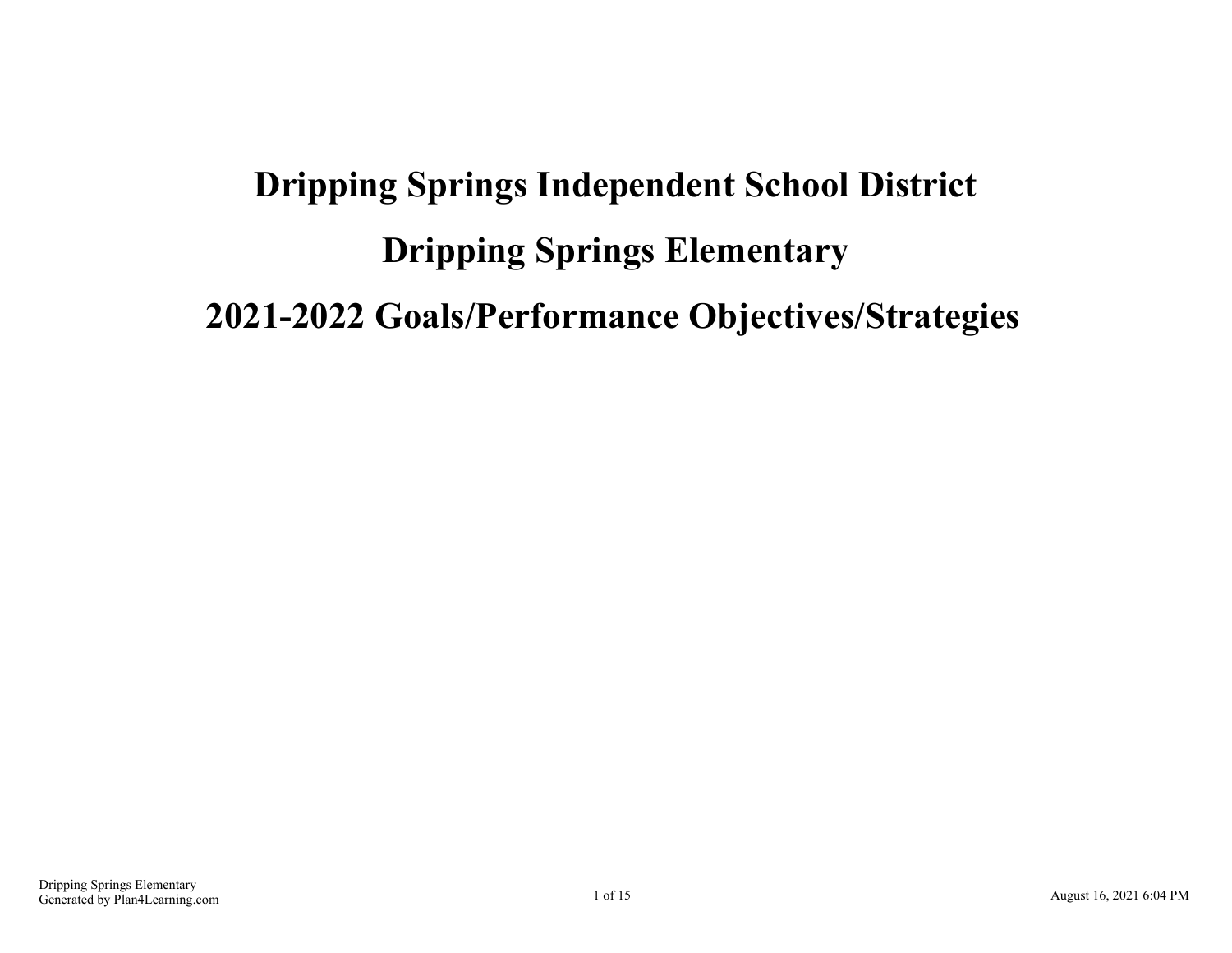### **Table of Contents**

| Goals                                                                                                                                                                                                                                                                                                                                                |          |
|------------------------------------------------------------------------------------------------------------------------------------------------------------------------------------------------------------------------------------------------------------------------------------------------------------------------------------------------------|----------|
| Goal 1: Student Achievement: DSISD Life Changers will holistically and strategically develop and support the academic growth of all students.                                                                                                                                                                                                        |          |
| Goal 2: Staff Quality, Recruitment, and Retention: Support the vision and mission of the district by placing a Life Changer in every position.                                                                                                                                                                                                       |          |
| Goal 3: School Culture, Communication, and Compliance: All students will be educated in a safe environment that promotes collaborative and positive communication<br>within the organization that effectively and efficiently manages operational, programmatic, and fiscal compliance.                                                              | $\Omega$ |
| Goal 4: Social-Emotional, Mental, and Health Wellness: DSISD will support and enhance students' social and emotional skills, attitudes, relationships, academic<br>performance, and perceptions of classroom and school climate through comprehensive social-emotional/counseling and health wellness programs designed to address<br>student needs. | 11       |
| Goal 5: Parent Engagement: DSISD will increase parent engagement and stakeholder involvement at both the campus and district level by making families feel<br>welcomed through building meaningful connections and increased communication throughout the district and on all campuses.                                                              |          |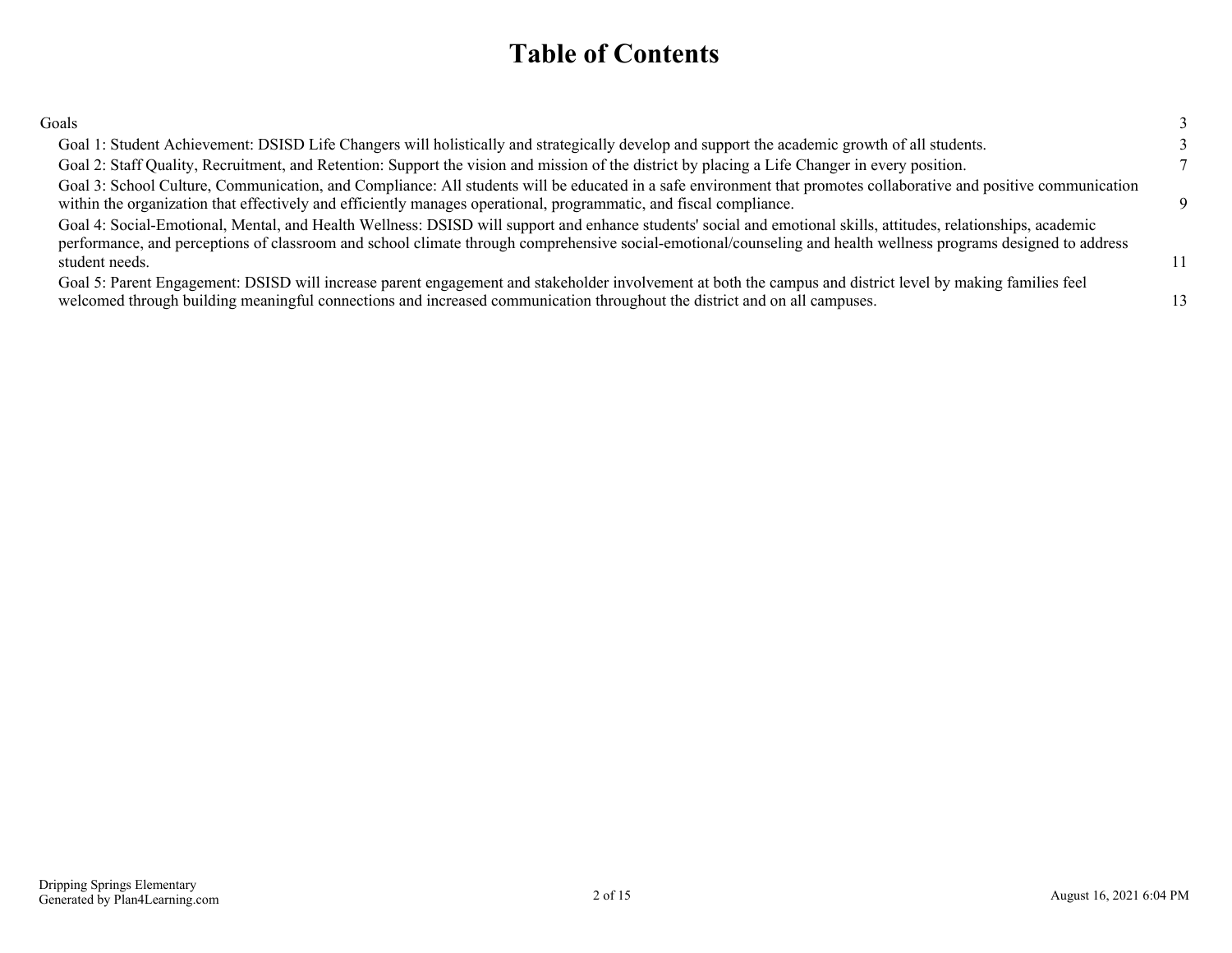## **Goals**

<span id="page-2-0"></span>**Goal 1:** Student Achievement:

DSISD Life Changers will holistically and strategically develop and support the academic growth of all students.

**Performance Objective 1:** Students will demonstrate growth from previous years as measured by multiple data sources.

**Evaluation Data Sources:** STAAR/EOC/TELPAS/MAP/DRA/CLI Engage/TPRI/Tejas Lee/TX KEA/Common Formative Assessments/Attendance/Course Completion/Professional Learning Opportunities/

| <b>Strategy 1 Details</b>                                                                                                                                                                                                                                                                                                                                                                                                                                                                              | <b>Reviews</b> |                  |     |                  |
|--------------------------------------------------------------------------------------------------------------------------------------------------------------------------------------------------------------------------------------------------------------------------------------------------------------------------------------------------------------------------------------------------------------------------------------------------------------------------------------------------------|----------------|------------------|-----|------------------|
| Strategy 1: Instruction: The campus will provide TEKS-based, evidence-based, instructional resources, instructional                                                                                                                                                                                                                                                                                                                                                                                    |                | <b>Formative</b> |     | <b>Summative</b> |
| planning, professional development, and instructional technology across all subject areas. The campus will continue to<br>utilize small group instruction to enhance reading and math. At Dripping Springs Elementary, teachers will meet with<br>Tier 1 students 1-3 times per week, Tier 2 students 3-4 times per week, and Tier 3 students daily.                                                                                                                                                   | <b>Sept</b>    | <b>Nov</b>       | Mar | <b>May</b>       |
| Strategy's Expected Result/Impact: All classroom teachers create small group reading and small group<br>math lesson plans based on assessments.                                                                                                                                                                                                                                                                                                                                                        |                |                  |     |                  |
| Staff Responsible for Monitoring: Teachers, Principal, Assistant Principal and Instructional Coach                                                                                                                                                                                                                                                                                                                                                                                                     |                |                  |     |                  |
| <b>Strategy 2 Details</b>                                                                                                                                                                                                                                                                                                                                                                                                                                                                              |                | <b>Reviews</b>   |     |                  |
| Strategy 2: Reading/Writing/ELAR: The campus will continue to utilize small group instruction to enhance reading                                                                                                                                                                                                                                                                                                                                                                                       | Formative      |                  |     | <b>Summative</b> |
| and writing.                                                                                                                                                                                                                                                                                                                                                                                                                                                                                           | <b>Sept</b>    | <b>Nov</b>       | Mar | <b>May</b>       |
| Strategy's Expected Result/Impact: Teachers will meet with small groups of students during core content<br>instruction and during Whatever I Need (WIN) time. Small group instruction will be reflected in daily<br>schedules and observed through classroom visits.                                                                                                                                                                                                                                   |                |                  |     |                  |
| Staff Responsible for Monitoring: Teachers, Principal, Assistant Principal and Instructional Coach                                                                                                                                                                                                                                                                                                                                                                                                     |                |                  |     |                  |
| <b>Strategy 3 Details</b>                                                                                                                                                                                                                                                                                                                                                                                                                                                                              |                | <b>Reviews</b>   |     |                  |
| Strategy 3: Math: The campus will continue to utilize small group instruction to enhance math. Lonestar Math will be                                                                                                                                                                                                                                                                                                                                                                                   |                | Formative        |     | <b>Summative</b> |
| utilized to ensure numeracy is strengthened.                                                                                                                                                                                                                                                                                                                                                                                                                                                           | <b>Sept</b>    | <b>Nov</b>       | Mar | <b>May</b>       |
| Strategy's Expected Result/Impact: Teachers will meet with small groups of students during core content<br>instruction and during Whatever I Need (WIN) time. Small group instruction will be reflected in daily<br>schedules and observed through classroom visits. LoneStar Math will be provided to each classroom teacher<br>and the time will be reflected in the classroom daily schedule.<br>Staff Responsible for Monitoring: Teachers, Principal, Assistant Principal and Instructional Coach |                |                  |     |                  |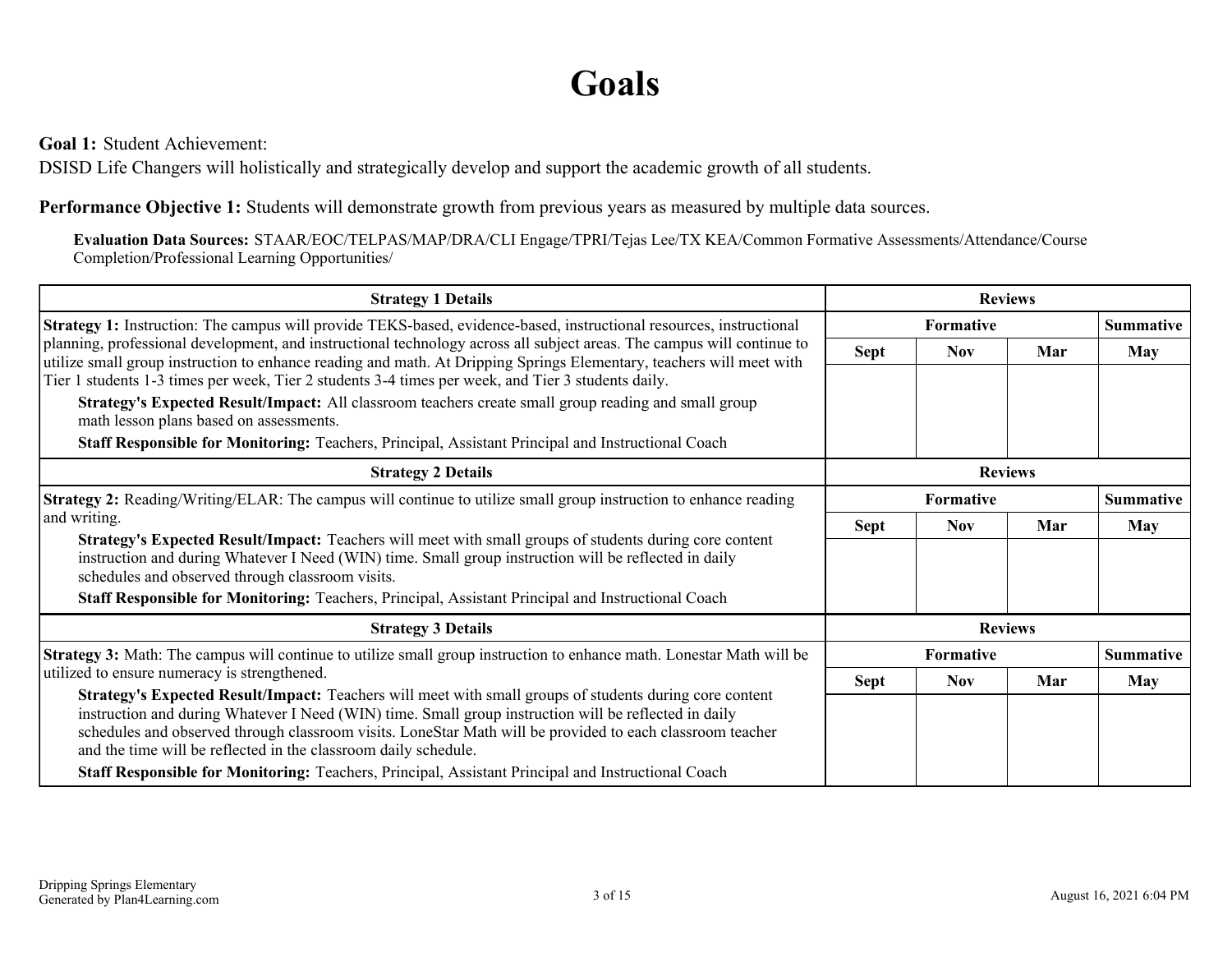| <b>Strategy 4 Details</b>                                                                                                                                                                                                                                                          |             | <b>Reviews</b>   |                |                  |
|------------------------------------------------------------------------------------------------------------------------------------------------------------------------------------------------------------------------------------------------------------------------------------|-------------|------------------|----------------|------------------|
| Strategy 4: Science: The campus will ensure experiential learning during science instruction. Professional                                                                                                                                                                         |             | Formative        |                | <b>Summative</b> |
| Development and necessary science manipulatives, and vertical teaming will set the foundation for success.                                                                                                                                                                         | <b>Sept</b> | <b>Nov</b>       | Mar            | <b>May</b>       |
| Strategy's Expected Result/Impact: Grade levels house science manipulatives and materials for hands-on<br>learning. Lesson plans and classroom visits will reflect experiential learning.                                                                                          |             |                  |                |                  |
| Staff Responsible for Monitoring: Teachers, Principal, Assistant Principal and Instructional Coach                                                                                                                                                                                 |             |                  |                |                  |
| <b>Strategy 5 Details</b>                                                                                                                                                                                                                                                          |             |                  | <b>Reviews</b> |                  |
| Strategy 5: Social Studies/Humanities: The campus will integrate non-fiction, historical reading selections beyond the                                                                                                                                                             | Formative   |                  |                | <b>Summative</b> |
| social studies class to enhance other content areas.                                                                                                                                                                                                                               | <b>Sept</b> | <b>Nov</b>       | Mar            | <b>May</b>       |
| Strategy's Expected Result/Impact: Classroom teachers will access content such as NewsELA and Pebble<br>Go to support social studies TEKS. Lesson plans and classroom visits will reflect social studies integration.                                                              |             |                  |                |                  |
| Staff Responsible for Monitoring: Teachers, Principal, Assistant Principal and Instructional Coach                                                                                                                                                                                 |             |                  |                |                  |
| <b>Strategy 6 Details</b>                                                                                                                                                                                                                                                          |             | <b>Reviews</b>   |                |                  |
| <b>Strategy 6:</b> Essentials: The campus will provide instruction in music, art, and physical education.                                                                                                                                                                          |             | Formative        |                | <b>Summative</b> |
| Strategy's Expected Result/Impact: The campus will provide art, music, and PE on a rotating basis.                                                                                                                                                                                 | <b>Sept</b> | <b>Nov</b>       | Mar            | <b>May</b>       |
| Staff Responsible for Monitoring: Teachers, Principal, Assistant Principal and Instructional Coach                                                                                                                                                                                 |             |                  |                |                  |
| <b>Strategy 7 Details</b>                                                                                                                                                                                                                                                          |             |                  | <b>Reviews</b> |                  |
| Strategy 7: Progress Monitoring: Teachers will monitor student progress through regular universal screeners for                                                                                                                                                                    |             | Formative        |                | <b>Summative</b> |
| reading and math and utilize Eduphoria for data analysis.                                                                                                                                                                                                                          | <b>Sept</b> | <b>Nov</b>       | Mar            | <b>May</b>       |
| Strategy's Expected Result/Impact: The campus will utilize the universal screener three times per year: the<br>beginning of the year, middle of the year, and end of the year. The MTSS case manager will meet with the<br>teachers to create action plans based on student needs. |             |                  |                |                  |
| Staff Responsible for Monitoring: Principal, Assistant Principal, Instructional Coach, and Campus<br>Interventionist                                                                                                                                                               |             |                  |                |                  |
| <b>Strategy 8 Details</b>                                                                                                                                                                                                                                                          |             |                  | <b>Reviews</b> |                  |
| <b>Strategy 8:</b> Multi-Tiered System of Support (Response to Intervention): Teachers will identify struggling learners                                                                                                                                                           |             | <b>Formative</b> |                | <b>Summative</b> |
| through the MTSS process and provide instructional methods such as intervention/tutorials for all students in math and<br>ELAR.                                                                                                                                                    | <b>Sept</b> | <b>Nov</b>       | Mar            | May              |
| Strategy's Expected Result/Impact: The MTSS team will meet on a regular basis to review student needs<br>both academically and behaviorally.                                                                                                                                       |             |                  |                |                  |
| Staff Responsible for Monitoring: Principal, Assistant Principal. Instructional Coach, Counselor, and the<br>Campus Academic and Behavior Interventionist                                                                                                                          |             |                  |                |                  |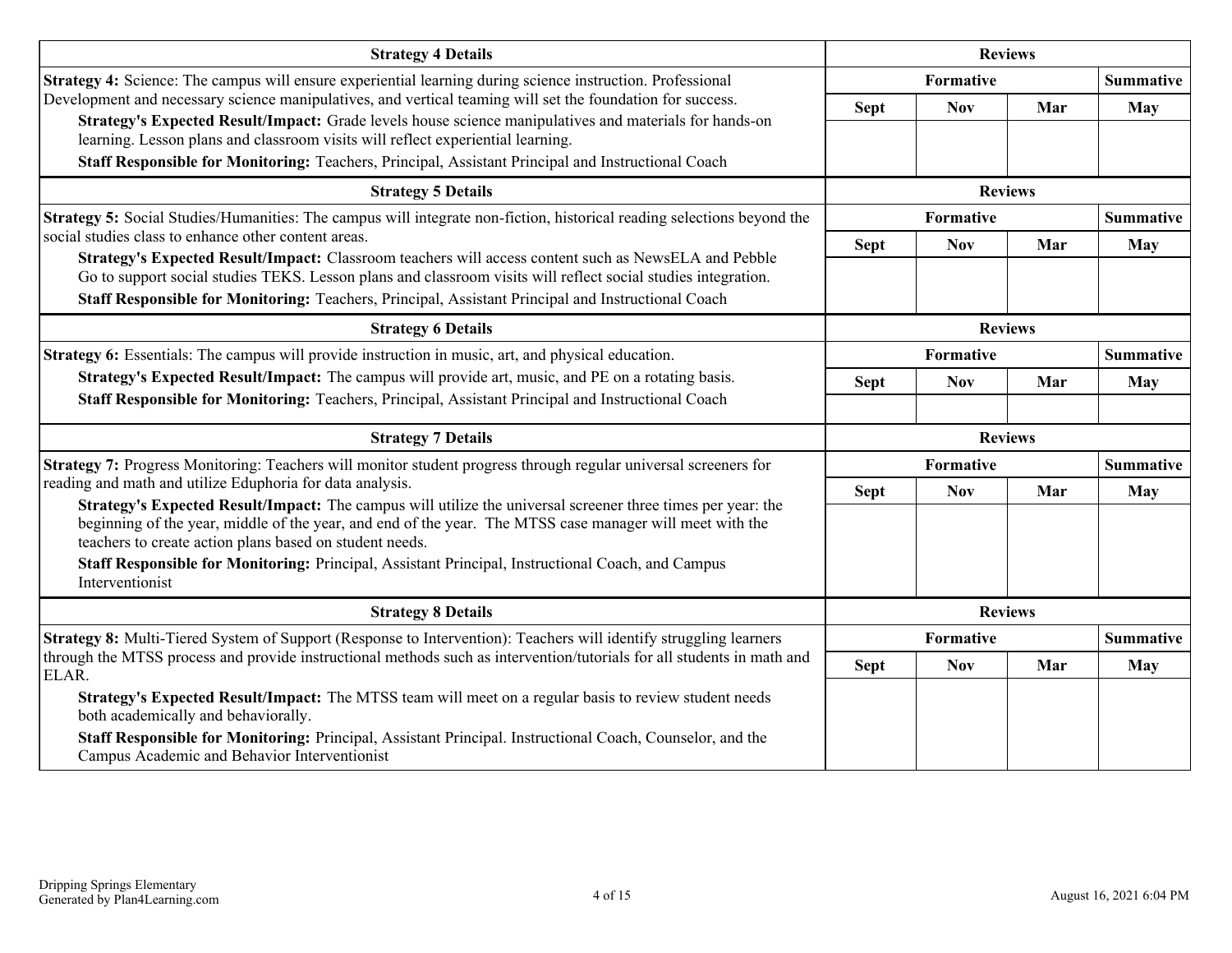| <b>Strategy 9 Details</b>                                                                                                                                                                                                                                               |                | <b>Reviews</b>   |                |                  |
|-------------------------------------------------------------------------------------------------------------------------------------------------------------------------------------------------------------------------------------------------------------------------|----------------|------------------|----------------|------------------|
| <b>Strategy 9:</b> Data and Assessment: The campus will utilize district assessment procedures to support teachers in the                                                                                                                                               |                | <b>Formative</b> |                | <b>Summative</b> |
| analysis of data and in making real-time adjustments to both classroom and student-specific instruction.                                                                                                                                                                | <b>Sept</b>    | <b>Nov</b>       | Mar            | <b>May</b>       |
| Strategy's Expected Result/Impact: Weekly ECT (PLC) meetings; Agendas; Student data; Student PLP<br>binders tracking growth                                                                                                                                             |                |                  |                |                  |
| Staff Responsible for Monitoring: Principal, Assistant Principal, Instructional Coach, Interventionist, and<br>Teachers.                                                                                                                                                |                |                  |                |                  |
| <b>Strategy 10 Details</b>                                                                                                                                                                                                                                              |                | <b>Reviews</b>   |                |                  |
| Strategy 10: *English Learners: The campus will focus on the development of academic language proficiency level                                                                                                                                                         |                | <b>Formative</b> |                | <b>Summative</b> |
| descriptions for listening, speaking, reading, and writing. At Dripping Springs Elementary, staff will utilize English<br>Langauge Learner best practices such as word walls, academic vocabulary. (see addendum)                                                       | <b>Sept</b>    | <b>Nov</b>       | Mar            | <b>May</b>       |
| Strategy's Expected Result/Impact: Teachers will utilize research-based practices to support ELPS.<br>Provide professional learning opportunities to meet the language needs of English Learners. Monitor<br>language acquisition through local assessments and TELPAS. |                |                  |                |                  |
| Staff Responsible for Monitoring: LPAC Chair, Principal, Assistant Principal, Instructional Coach, and<br>Teachers                                                                                                                                                      |                |                  |                |                  |
|                                                                                                                                                                                                                                                                         | <b>Reviews</b> |                  |                |                  |
| <b>Strategy 11 Details</b>                                                                                                                                                                                                                                              |                |                  |                |                  |
| Strategy 11: Special Education Services: The campus will focus on purposeful instructional planning to enhance                                                                                                                                                          |                | Formative        |                | <b>Summative</b> |
| content knowledge of special education teachers for increased academic achievement of students receiving services as<br>identified through the ARD process and documented in their IEP. The campus will follow district established                                     | <b>Sept</b>    | <b>Nov</b>       | Mar            | <b>May</b>       |
| procedures for child find, referrals and evaluations.<br>Strategy's Expected Result/Impact: Ensure compliance with Special Education programming. Provide<br>necessary training and support to meet the needs of various abilities.                                     |                |                  |                |                  |
| <b>Staff Responsible for Monitoring: Principal and Assistant Principal</b>                                                                                                                                                                                              |                |                  |                |                  |
| <b>Strategy 12 Details</b>                                                                                                                                                                                                                                              |                |                  | <b>Reviews</b> |                  |
| Strategy 12: Dyslexia Services: Students with dyslexia will be identified and evaluated in a timely manner.                                                                                                                                                             |                | Formative        |                | <b>Summative</b> |
| Accommodations and systematic instruction aligned to the requirements of the Texas Dyslexia Handbook will be<br>provided. All students will be utilizing a multi-sensory approach.                                                                                      | <b>Sept</b>    | <b>Nov</b>       | Mar            | <b>May</b>       |
| Strategy's Expected Result/Impact: Ensure program compliance. Provide support with scheduling,<br>ongoing professional training, and resources.                                                                                                                         |                |                  |                |                  |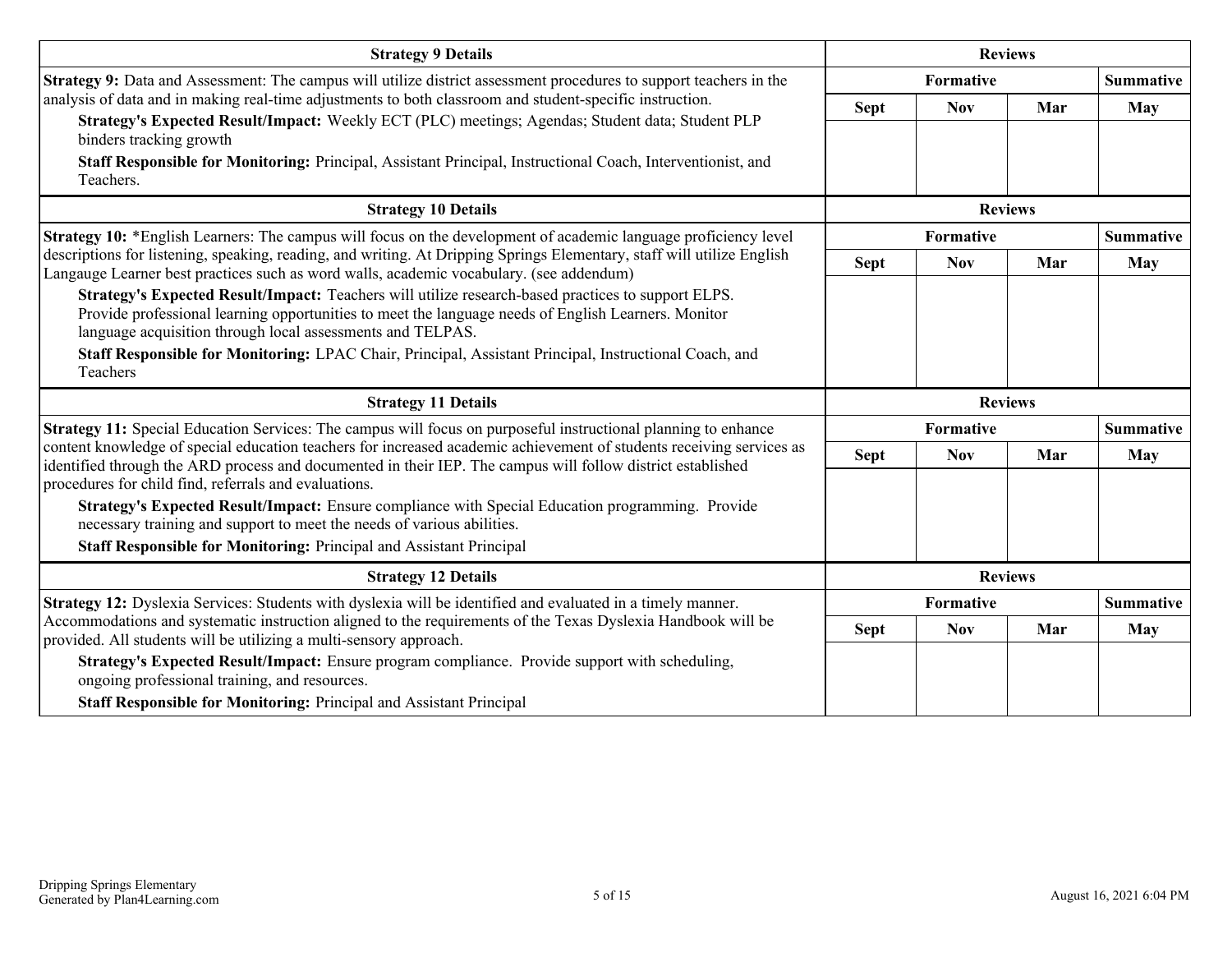| <b>Strategy 13 Details</b>                                                                                                                                                                                                                                                                                                                                                                                                                                                                                           | <b>Reviews</b> |                |                |                  |
|----------------------------------------------------------------------------------------------------------------------------------------------------------------------------------------------------------------------------------------------------------------------------------------------------------------------------------------------------------------------------------------------------------------------------------------------------------------------------------------------------------------------|----------------|----------------|----------------|------------------|
| Strategy 13: 504 Services: Campus administrators will ensure documentation of student accommodations based on                                                                                                                                                                                                                                                                                                                                                                                                        |                | Formative      |                | <b>Summative</b> |
| evaluations/data and aligned directly to the student's disability. Teachers will access their student's 504 plans and<br>consistently provide the agreed upon accommodations to ensure ADA compliance for all students with disabilities. The<br>campus will adhere to established procedures for child find, referrals and evaluations.                                                                                                                                                                             | <b>Sept</b>    | <b>Nov</b>     | Mar            | <b>May</b>       |
| Strategy's Expected Result/Impact: Ensure program compliance. Provide support with training, ongoing<br>professional development, and resources.                                                                                                                                                                                                                                                                                                                                                                     |                |                |                |                  |
| Staff Responsible for Monitoring: Principal and Assistant Principal                                                                                                                                                                                                                                                                                                                                                                                                                                                  |                |                |                |                  |
| <b>Strategy 14 Details</b>                                                                                                                                                                                                                                                                                                                                                                                                                                                                                           |                |                | <b>Reviews</b> |                  |
| Strategy 14: Accelerated Instruction for At-Risk Students: Accelerated instruction will be provided for all students not                                                                                                                                                                                                                                                                                                                                                                                             |                | Formative      |                | <b>Summative</b> |
| meeting the minimum standard on state assessments. These supplemental instructional opportunities can be provided by<br>enrichment classes and other methods during the school year and/or during summer school programs.                                                                                                                                                                                                                                                                                            | <b>Sept</b>    | <b>Nov</b>     | Mar            | <b>May</b>       |
| Strategy's Expected Result/Impact: Teachers will meet with small groups of students during core content<br>instruction and during Whatever I Need (WIN) time. Small group instruction will be reflected in daily<br>schedules and observed through classroom visits. Individualized intervention plans will be developed through<br>MTSS and progress monitored. WIN time will be master scheduled for K-5.<br>Staff Responsible for Monitoring: Principal, Assistant Principal, Campus Interventionist, and Teacher |                |                |                |                  |
| <b>Strategy 15 Details</b>                                                                                                                                                                                                                                                                                                                                                                                                                                                                                           |                | <b>Reviews</b> |                |                  |
| Strategy 15: Gifted and Talented: Teachers of GT students will receive the appropriate amount of professional                                                                                                                                                                                                                                                                                                                                                                                                        |                | Formative      |                | <b>Summative</b> |
| development (30 hours initial training, 6-hour annual update). The campus will adhere to established guidelines for GT<br>nominations, screening, selection, and placement.                                                                                                                                                                                                                                                                                                                                          | <b>Sept</b>    | <b>Nov</b>     | Mar            | <b>May</b>       |
| Strategy's Expected Result/Impact: Ensure program compliance. Provide support with scheduling,<br>professional development, and resources.                                                                                                                                                                                                                                                                                                                                                                           |                |                |                |                  |
| Staff Responsible for Monitoring: Principal, Assistant Principal, and Instructional Coach                                                                                                                                                                                                                                                                                                                                                                                                                            |                |                |                |                  |
| <b>Strategy 16 Details</b>                                                                                                                                                                                                                                                                                                                                                                                                                                                                                           |                |                | <b>Reviews</b> |                  |
| Strategy 16: Early Childhood: Pre-K curriculum will be based upon the Pre-K guidelines aligned to the Kindergarten                                                                                                                                                                                                                                                                                                                                                                                                   |                | Formative      |                | <b>Summative</b> |
| curriculum and will focus on early childhood literacy and mathematics. A comprehensive family engagement plan is<br>utilized and distributed to families on an annual basis.                                                                                                                                                                                                                                                                                                                                         | <b>Sept</b>    | <b>Nov</b>     | Mar            | <b>May</b>       |
| Strategy's Expected Result/Impact: Provide support with scheduling, professional development, and<br>resources. Utilize ESGI to monitor skill acquisition in literacy and mathematics.                                                                                                                                                                                                                                                                                                                               |                |                |                |                  |
| Staff Responsible for Monitoring: Principal, Assistant Principal, and Instructional Coach                                                                                                                                                                                                                                                                                                                                                                                                                            |                |                |                |                  |
| <b>Strategy 17 Details</b>                                                                                                                                                                                                                                                                                                                                                                                                                                                                                           |                |                | <b>Reviews</b> |                  |
| Strategy 17: Kindergarten: The campus will provide resources to parents to ensure a smooth transition from early                                                                                                                                                                                                                                                                                                                                                                                                     |                | Formative      |                | <b>Summative</b> |
| childhood programs such as PK, daycare, and at home-based childcare. At Dripping Springs Elementary, we provide<br>transition opportunities for Kindergarten and PK students (PK and Kinder Round Up).                                                                                                                                                                                                                                                                                                               | <b>Sept</b>    | <b>Nov</b>     | Mar            | May              |
| Strategy's Expected Result/Impact: Provide support with scheduling and resources.                                                                                                                                                                                                                                                                                                                                                                                                                                    |                |                |                |                  |
| Staff Responsible for Monitoring: Principal, Assistant Principal, and Instructional Coach                                                                                                                                                                                                                                                                                                                                                                                                                            |                |                |                |                  |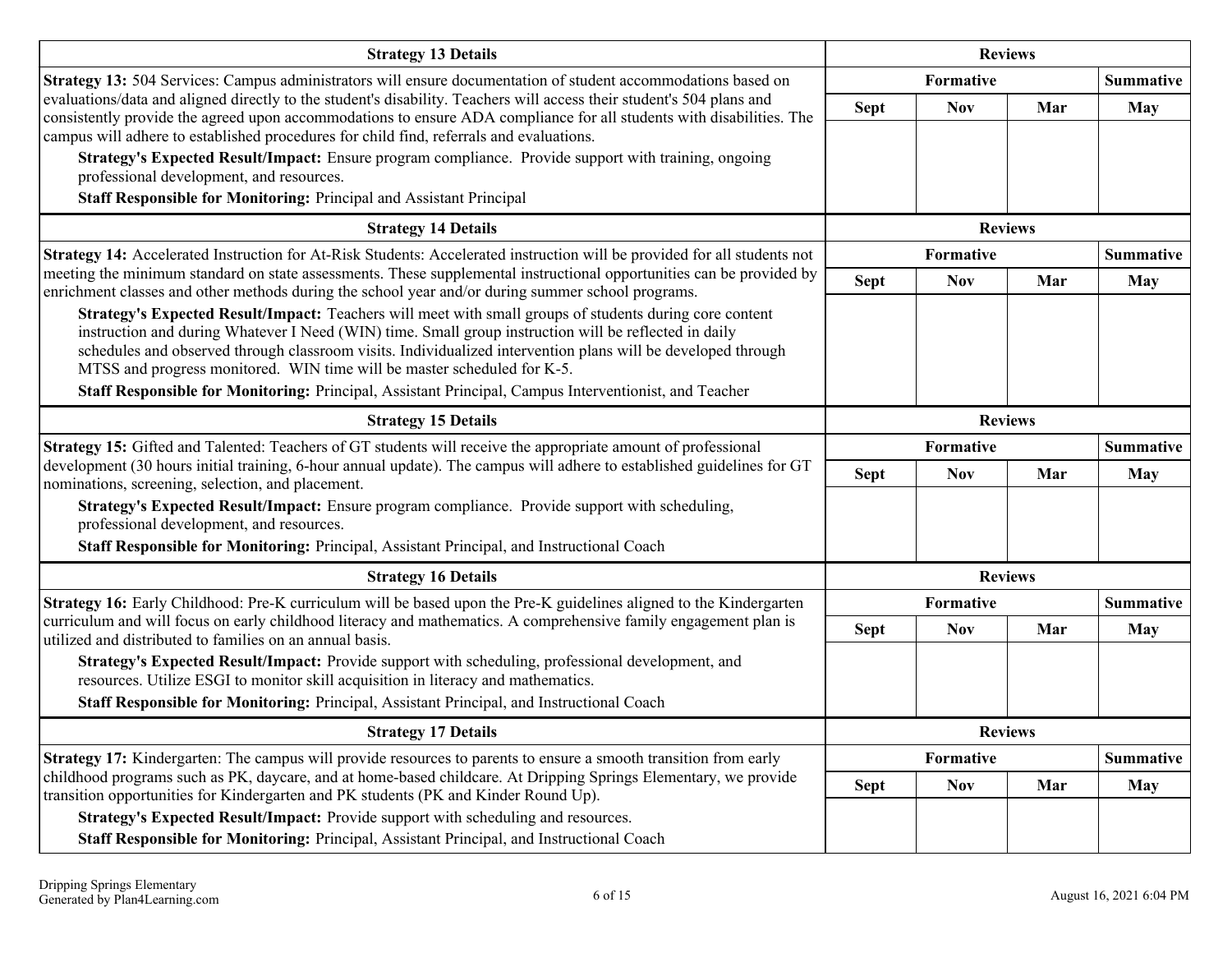| <b>Strategy 18 Details</b>                                                                                                                                                                                                                                                                                                                                                                                                                                                                |                  | <b>Reviews</b>   |                |                  |
|-------------------------------------------------------------------------------------------------------------------------------------------------------------------------------------------------------------------------------------------------------------------------------------------------------------------------------------------------------------------------------------------------------------------------------------------------------------------------------------------|------------------|------------------|----------------|------------------|
| <b>Strategy 18:</b> Technology: The campus will provide innovative practices such as blended learning, to enhance digital                                                                                                                                                                                                                                                                                                                                                                 |                  | <b>Formative</b> |                | <b>Summative</b> |
| citizenship, implement technology and digital learning lessons while delivering instruction. The campus provides access<br>to technology (hardware and software) for the purposes of teaching and learning for students and staff.                                                                                                                                                                                                                                                        | <b>Sept</b>      | <b>Nov</b>       | Mar            | May              |
| Strategy's Expected Result/Impact: Provide support with scheduling, professional development, and<br>resources. At Dripping Springs, one strand of professional learning each month will encompass technology in<br>order to enhance student learning and our FLI will plan units with grade levels to utilize technology in the<br>lesson plans.<br>Staff Responsible for Monitoring: Principal, Assistant Principal, Instructional Coach, and Facilitator of<br>Learning and Innovation |                  |                  |                |                  |
| <b>Strategy 19 Details</b>                                                                                                                                                                                                                                                                                                                                                                                                                                                                |                  |                  | <b>Reviews</b> |                  |
| Strategy 19: Successful Transitions: The campus provides academic counseling support services to elementary students                                                                                                                                                                                                                                                                                                                                                                      |                  | <b>Formative</b> |                | <b>Summative</b> |
| transitioning to the secondary campus.                                                                                                                                                                                                                                                                                                                                                                                                                                                    | <b>Sept</b>      | <b>Nov</b>       | Mar            | <b>May</b>       |
| Strategy's Expected Result/Impact: Provide support with scheduling and communication of event.<br>Staff Responsible for Monitoring: Principal and Assistant Principal                                                                                                                                                                                                                                                                                                                     |                  |                  |                |                  |
| <b>Strategy 20 Details</b>                                                                                                                                                                                                                                                                                                                                                                                                                                                                |                  |                  | <b>Reviews</b> |                  |
| Strategy 20: Increasing Attendance, Drop-Out Prevention: The campus will monitor attendance to provide intervention,                                                                                                                                                                                                                                                                                                                                                                      | <b>Formative</b> |                  |                | <b>Summative</b> |
| supports and a plan for the school year. At Dripping Springs Elementary, the Assistant Principal notifies parents of<br>students whose absences continue to increase and comes up with an academic plan if needed.                                                                                                                                                                                                                                                                        | <b>Sept</b>      | <b>Nov</b>       | Mar            | <b>May</b>       |
| Strategy's Expected Result/Impact: Weekly attendance reports and appropriate communication follow-up<br>(attendance letter, phone call, email, home visit). Learners experiencing attendance challenges will be<br>reviewed in MTSS for a plan of action to support the learner.<br>Staff Responsible for Monitoring: Principal and Assistant Principal                                                                                                                                   |                  |                  |                |                  |
| <b>Strategy 21 Details</b>                                                                                                                                                                                                                                                                                                                                                                                                                                                                |                  |                  | <b>Reviews</b> |                  |
| Strategy 21: DAEP: The campus will monitor performance data of students served in the DAEP including student                                                                                                                                                                                                                                                                                                                                                                              |                  | Formative        |                | <b>Summative</b> |
| groups served, attendance rates, pre- post- assessment results, dropout rates, graduation rates and recidivism rates.                                                                                                                                                                                                                                                                                                                                                                     | <b>Sept</b>      | <b>Nov</b>       | Mar            | May              |
|                                                                                                                                                                                                                                                                                                                                                                                                                                                                                           |                  |                  |                |                  |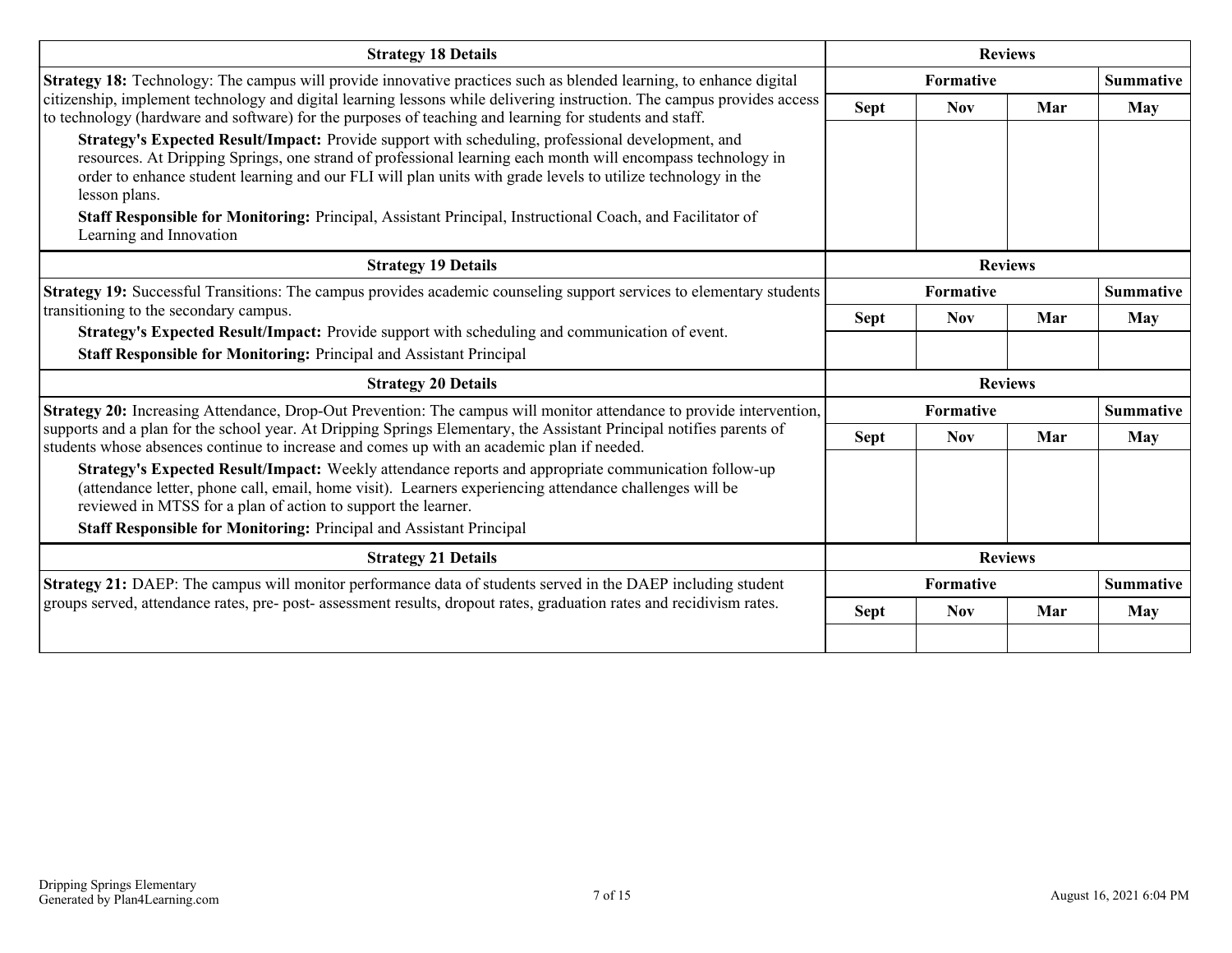<span id="page-7-0"></span>**Goal 2:** Staff Quality, Recruitment, and Retention:

Support the vision and mission of the district by placing a Life Changer in every position.

**Performance Objective 1:** The campus will hire high-quality staff, highly qualified paraprofessionals and develop, empower and sustain leaders who are committed to the vision and mission of the district.

**Evaluation Data Sources:** Paraprofessional Compliance Report, TEA Equity Plan, Retention Reports, ADDs data, Increased Student Achievement

| <b>Strategy 1 Details</b>                                                                                                                                                                                                                                                                                                                                                                                                                                                                                                                                                              |                                      | <b>Reviews</b>   |     |                  |
|----------------------------------------------------------------------------------------------------------------------------------------------------------------------------------------------------------------------------------------------------------------------------------------------------------------------------------------------------------------------------------------------------------------------------------------------------------------------------------------------------------------------------------------------------------------------------------------|--------------------------------------|------------------|-----|------------------|
| Strategy 1: Attract/Retain Staff: The campus will attract and retain highly qualified teachers for instruction and                                                                                                                                                                                                                                                                                                                                                                                                                                                                     |                                      | <b>Formative</b> |     | <b>Summative</b> |
| intervention/tutorials. The teacher mentoring system will be used to support and retain teachers.                                                                                                                                                                                                                                                                                                                                                                                                                                                                                      | <b>Sept</b>                          | <b>Nov</b>       | Mar | <b>May</b>       |
| Strategy's Expected Result/Impact: Dripping Springs Elementary will utilize a rigorous hiring practice to<br>attract staff that have an aligned vision and core beliefs for student learning. New staff will partner with a<br>mentor for ongoing support throughout the year. The campus leadership team will meet quarterly with new<br>staff to identify areas of support and to celebrate accomplishments. The instructional coach will offer<br>monthly check ins for all new staff.<br>Staff Responsible for Monitoring: Principal, Assistant Principal, and Instructional Coach |                                      |                  |     |                  |
| <b>Strategy 2 Details</b>                                                                                                                                                                                                                                                                                                                                                                                                                                                                                                                                                              | <b>Reviews</b>                       |                  |     |                  |
| <b>Strategy 2:</b> Professional Development: The campus will provide information and access to professional development<br>for teachers, administrators, paraprofessionals, and other staff as needed. New Teachers are provided with New Teacher<br>Orientation and receive embedded professional development throughout the school year.                                                                                                                                                                                                                                             | <b>Formative</b><br><b>Summative</b> |                  |     |                  |
|                                                                                                                                                                                                                                                                                                                                                                                                                                                                                                                                                                                        | <b>Sept</b>                          | <b>Nov</b>       | Mar | <b>May</b>       |
| Strategy's Expected Result/Impact: At Dripping Springs Elementary, monthly Synergy Sessions will<br>include professional learning. Dripping Springs Elementary will host a monthly professional learning session<br>in the following strands for ongoing improvement of our craft: ELAR, Math, Best Practices, and Social-<br>Emotional Learning.                                                                                                                                                                                                                                      |                                      |                  |     |                  |
| Staff Responsible for Monitoring: Principal, Assistant Principal, and Instructional Coach                                                                                                                                                                                                                                                                                                                                                                                                                                                                                              |                                      |                  |     |                  |
| <b>Strategy 3 Details</b>                                                                                                                                                                                                                                                                                                                                                                                                                                                                                                                                                              |                                      | <b>Reviews</b>   |     |                  |
| Strategy 3: Professional Learning: Implement high-quality professional learning focused on the science of reading                                                                                                                                                                                                                                                                                                                                                                                                                                                                      |                                      | Formative        |     | <b>Summative</b> |
| (Reading Academies) for all PreK-3rd grade teachers, leaders, and staff to build capacity in strengthening literacy skills<br>for elementary educators and align instructional practices.                                                                                                                                                                                                                                                                                                                                                                                              | <b>Sept</b>                          | <b>Nov</b>       | Mar | <b>May</b>       |
| Strategy's Expected Result/Impact: Learner growth and development in literacy with targeted growth<br>tracked through diagnostic, state, and district assessments. Meeting HB 3 Early Childhood Literacy Goals.                                                                                                                                                                                                                                                                                                                                                                        |                                      |                  |     |                  |
| Staff Responsible for Monitoring: Reading cohort leader, Director of Elementary Education, Principals                                                                                                                                                                                                                                                                                                                                                                                                                                                                                  |                                      |                  |     |                  |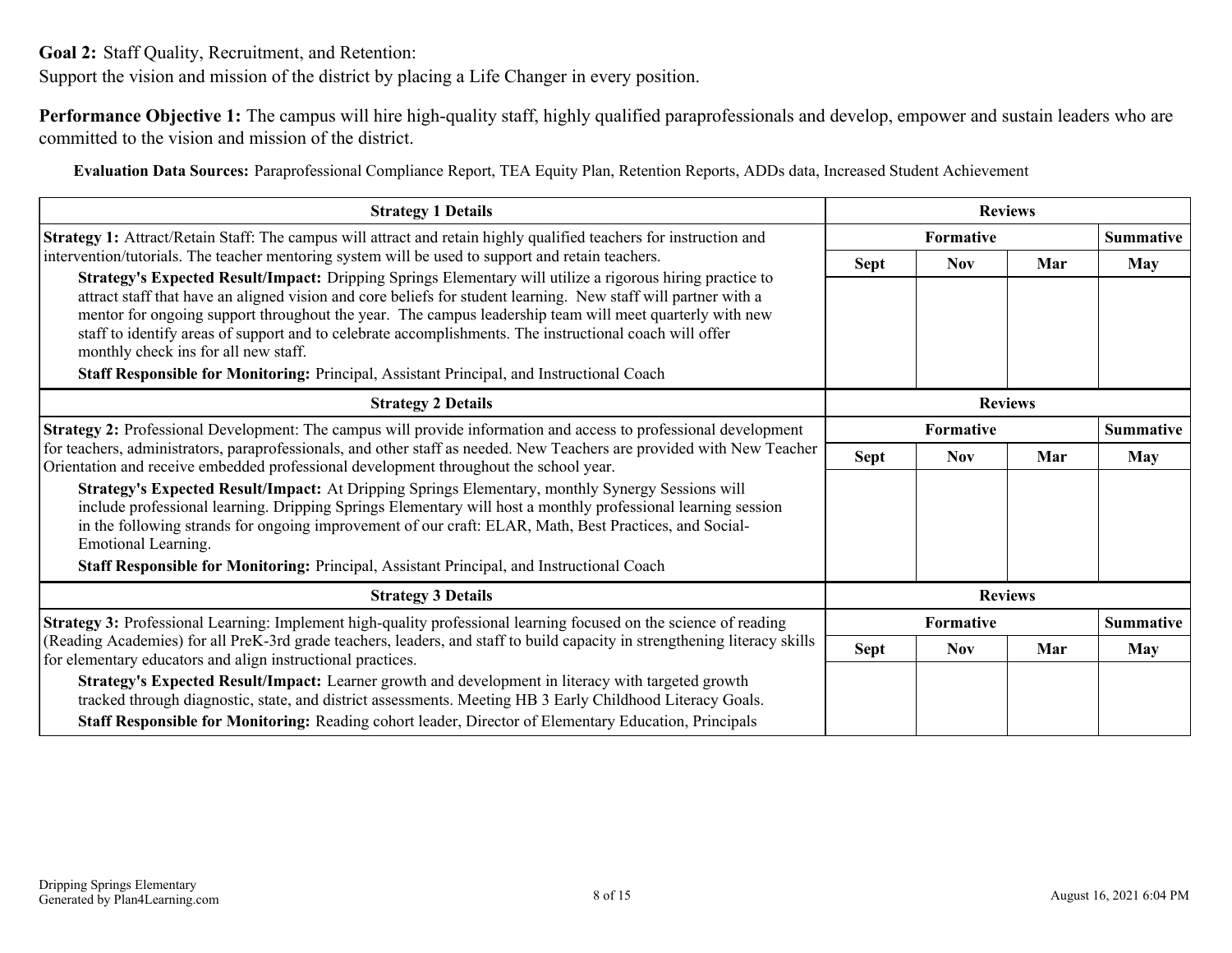| <b>Strategy 4 Details</b>                                                                                                                                                                          | <b>Reviews</b> |                  |     |                  |
|----------------------------------------------------------------------------------------------------------------------------------------------------------------------------------------------------|----------------|------------------|-----|------------------|
| <b>Strategy 4:</b> Professional Learning: Provide professional learning that emphasizes best practices in developing                                                                               |                | <b>Formative</b> |     | <b>Summative</b> |
| mathematical reasoning and numeracy and align practices within math across the district.                                                                                                           | <b>Sept</b>    | Nov              | Mar | <b>May</b>       |
| Strategy's Expected Result/Impact: Learner growth in math development and targeted growth tracked<br>through diagnostic, state, and district assessments. Meeting HB 3 Early Childhood Math Goals. |                |                  |     |                  |
| <b>Staff Responsible for Monitoring:</b> Director of Elementary Education, Director of Secondary Education,<br>Principals, Curriculum Coordinators, Instructional Coaches, Teachers.               |                |                  |     |                  |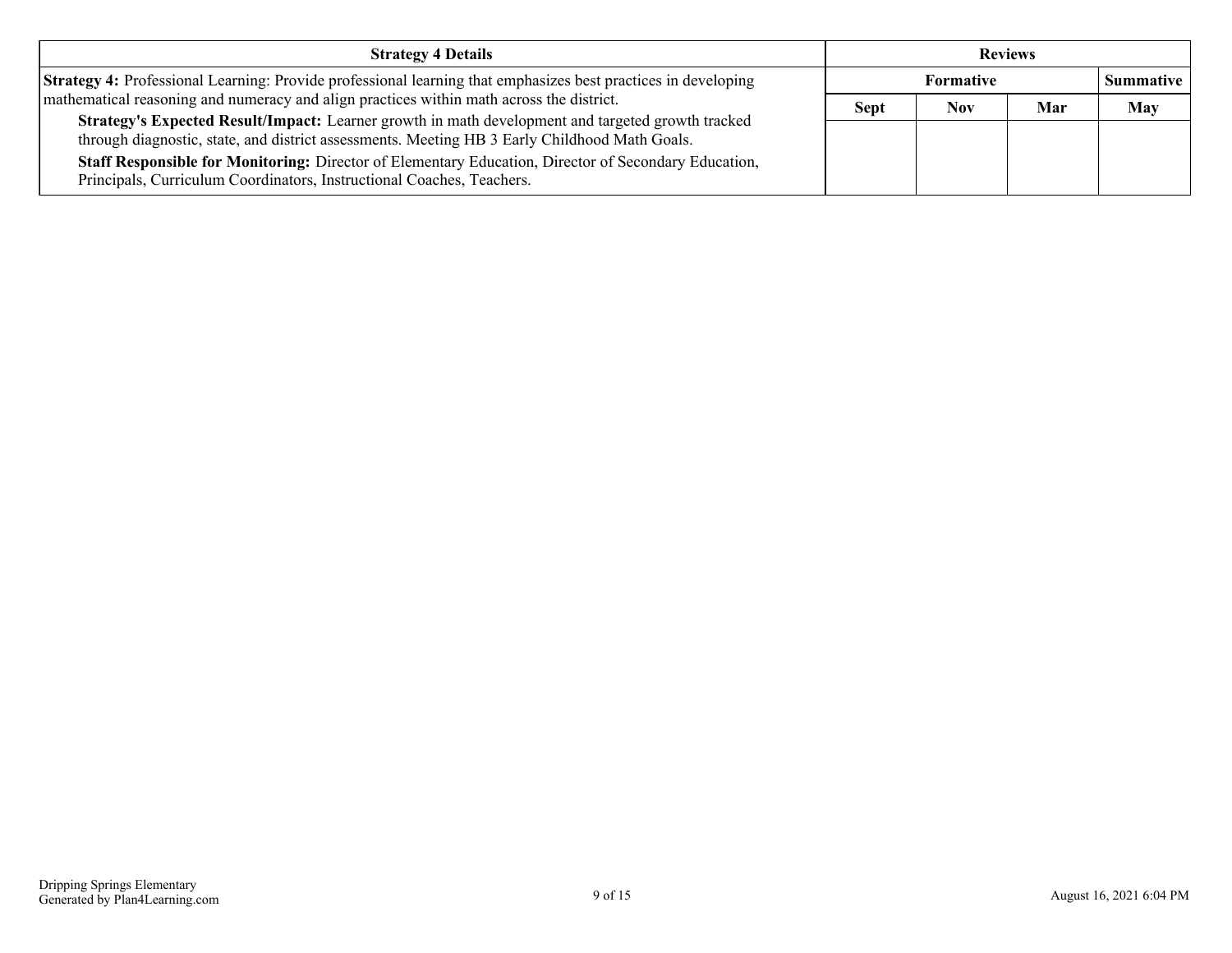<span id="page-9-0"></span>**Goal 3:** School Culture, Communication, and Compliance:

All students will be educated in a safe environment that promotes collaborative and positive communication within the organization that effectively and efficiently manages operational, programmatic, and fiscal compliance.

**Performance Objective 1:** The campus will ensure campus/district safety, engage parents and families in frequent and ongoing communications, and utilize fiscal transparency.

**Evaluation Data Sources:** Incident Reports, Budgets, Communications, Surveys

| <b>Strategy 1 Details</b>                                                                                                                                                                                                                                                                                                                                                                                                                                                                                                                                                                                                                                                                                                                                                 | <b>Reviews</b>   |                  |                |                  |
|---------------------------------------------------------------------------------------------------------------------------------------------------------------------------------------------------------------------------------------------------------------------------------------------------------------------------------------------------------------------------------------------------------------------------------------------------------------------------------------------------------------------------------------------------------------------------------------------------------------------------------------------------------------------------------------------------------------------------------------------------------------------------|------------------|------------------|----------------|------------------|
| <b>Strategy 1:</b>                                                                                                                                                                                                                                                                                                                                                                                                                                                                                                                                                                                                                                                                                                                                                        | <b>Formative</b> |                  |                | <b>Summative</b> |
| Goal Setting (Campus Needs Assessment/Campus Improvement Plan): The campus has an established site-based<br>decision making committee that focuses on the campus improvement planning process, and carries out responsibilities<br>such as, but not limited to, the campus calendar, professional development plans, budgets, accountability requirements,<br>drop-out and attendance rates, Federal/state requirements, etc.<br>Strategy's Expected Result/Impact: At Dripping Springs Elementary, we will meet four times during the<br>year to promote excellence in education for all students through broad-based representation. The DSES CAC<br>provides valuable input to campus teams.<br><b>Staff Responsible for Monitoring: Principal/Assistant Principal</b> | <b>Sept</b>      | <b>Nov</b>       | Mar            | May              |
| <b>Strategy 2 Details</b>                                                                                                                                                                                                                                                                                                                                                                                                                                                                                                                                                                                                                                                                                                                                                 |                  |                  | <b>Reviews</b> |                  |
| <b>Strategy 2:</b> Fiscal Compliance: To increase program effectiveness, eliminate duplication, and reduce fragmentation of                                                                                                                                                                                                                                                                                                                                                                                                                                                                                                                                                                                                                                               | <b>Formative</b> |                  |                | <b>Summative</b> |
| instructional programs, the campus will coordinate with the district in regards to budgets and federal (TI, TII, TIII,<br>TIV), state (SCE, SAMP), and local funds to provide appropriate programs, instruction, and services to all students                                                                                                                                                                                                                                                                                                                                                                                                                                                                                                                             | <b>Sept</b>      | <b>Nov</b>       | Mar            | May              |
| while maximizing the impact of available resources.                                                                                                                                                                                                                                                                                                                                                                                                                                                                                                                                                                                                                                                                                                                       |                  |                  |                |                  |
| <b>Strategy 3 Details</b>                                                                                                                                                                                                                                                                                                                                                                                                                                                                                                                                                                                                                                                                                                                                                 |                  |                  | <b>Reviews</b> |                  |
| <b>Strategy 3:</b> Public Meeting: The campus data is shared at the district annual public meeting upon receipt of campus                                                                                                                                                                                                                                                                                                                                                                                                                                                                                                                                                                                                                                                 |                  | <b>Formative</b> |                | <b>Summative</b> |
| ratings from the Texas Education Agency regarding performance and the campus improvement plan.<br>Strategy's Expected Result/Impact: Ensure a public meeting is scheduled and held at the campus.                                                                                                                                                                                                                                                                                                                                                                                                                                                                                                                                                                         | <b>Sept</b>      | <b>Nov</b>       | Mar            | May              |
| <b>Staff Responsible for Monitoring: Principal/Assistant Principal</b>                                                                                                                                                                                                                                                                                                                                                                                                                                                                                                                                                                                                                                                                                                    |                  |                  |                |                  |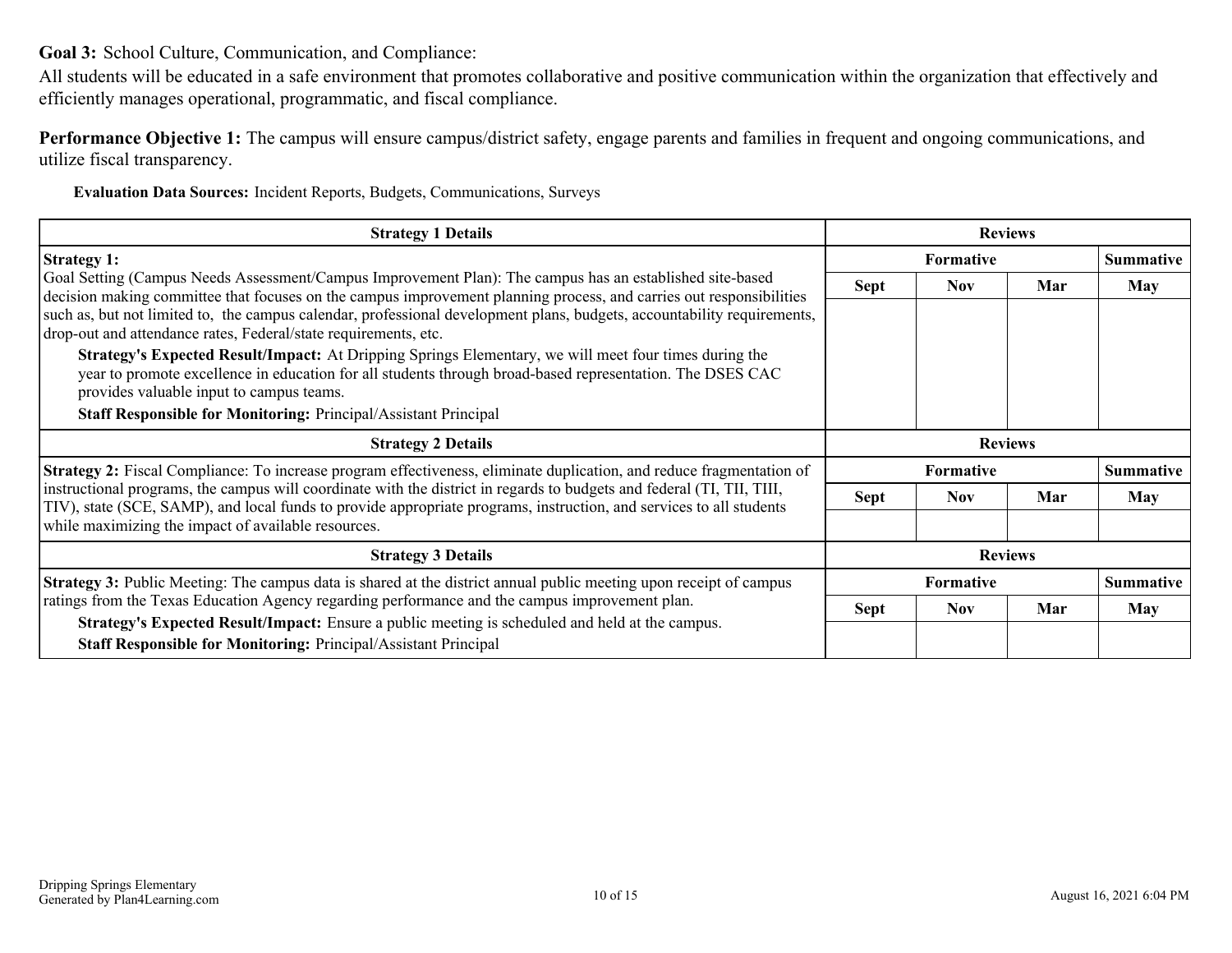| <b>Strategy 4 Details</b>                                                                                                                                                                                                             |             | <b>Reviews</b>   |                |                  |
|---------------------------------------------------------------------------------------------------------------------------------------------------------------------------------------------------------------------------------------|-------------|------------------|----------------|------------------|
| Strategy 4: Student Safety: The campus will utilize district aligned communication channels with area emergency                                                                                                                       |             | <b>Formative</b> |                | <b>Summative</b> |
| operations departments, provide training, manage security coverage, update the Emergency Operations Procedures, and<br>conduct safety/security audits. Equipment, hardware and software updates will be acquired as needed to enhance | <b>Sept</b> | <b>Nov</b>       | Mar            | <b>May</b>       |
| campus security measures. The campus will conduct safety drills, require visitor sign in and badges, ensure perimeter                                                                                                                 |             |                  |                |                  |
| doors are locked and other precautions, as necessary.                                                                                                                                                                                 |             |                  |                |                  |
| Strategy's Expected Result/Impact: Ensure safety procedures are implemented and followed. The campus<br>will train staff in the Standard Response Protocol and additionally train the front office staff with volunteer               |             |                  |                |                  |
| check-in systems, visitor check-in systems, and timely follow-up with safety concerns (door not latching,                                                                                                                             |             |                  |                |                  |
| etc).                                                                                                                                                                                                                                 |             |                  |                |                  |
| <b>Staff Responsible for Monitoring: Principal/Assistant Principal</b>                                                                                                                                                                |             |                  |                |                  |
| <b>Strategy 5 Details</b>                                                                                                                                                                                                             |             |                  | <b>Reviews</b> |                  |
| Strategy 5: Title I: The Title I, Part A school wide program is designed to provide supplemental instructional supports                                                                                                               |             | <b>Formative</b> |                | <b>Summative</b> |
| to campuses, with a population that contains 40% or higher of low-income students, to increase academic achievement.                                                                                                                  | <b>Sept</b> | <b>Nov</b>       | Mar            | May              |
| The basis for eligibility is indicated on the ESSA Consolidated Federal Grant Application and campuses are served in<br>rank order, with per pupil allocations tiered, based on need of services.                                     |             |                  |                |                  |
| Strategy's Expected Result/Impact: Ensure interventions are implemented and followed. Instructional                                                                                                                                   |             |                  |                |                  |
| support team and case management meetings are held monthly with each teacher to discuss<br>academics/behavior regularly.                                                                                                              |             |                  |                |                  |
| <b>Staff Responsible for Monitoring:</b> Principal/Assistant Principal/Instructional Coach/Interventionists                                                                                                                           |             |                  |                |                  |
|                                                                                                                                                                                                                                       |             |                  |                |                  |
| <b>Strategy 6 Details</b>                                                                                                                                                                                                             |             |                  | <b>Reviews</b> |                  |
| <b>Strategy 6:</b> Title I: The campus will conduct an annual meeting to review and revise the written Parental and Family                                                                                                            |             | <b>Formative</b> |                | <b>Summative</b> |
| Engagement Plan. The plan is developed jointly with, agreed upon by, and distributed to, parents of participating<br>students.                                                                                                        | <b>Sept</b> | <b>Nov</b>       | Mar            | <b>May</b>       |
| Strategy's Expected Result/Impact: Discussions of the Parental and Family Engagement Plan will be                                                                                                                                     |             |                  |                |                  |
| discussed during a CAC meeting. Additionally, teachers will share the parent plan and compact with parents<br>during October conferences.                                                                                             |             |                  |                |                  |
| <b>Staff Responsible for Monitoring: Principal/Assistant Principal/Teachers</b>                                                                                                                                                       |             |                  |                |                  |
|                                                                                                                                                                                                                                       |             |                  |                |                  |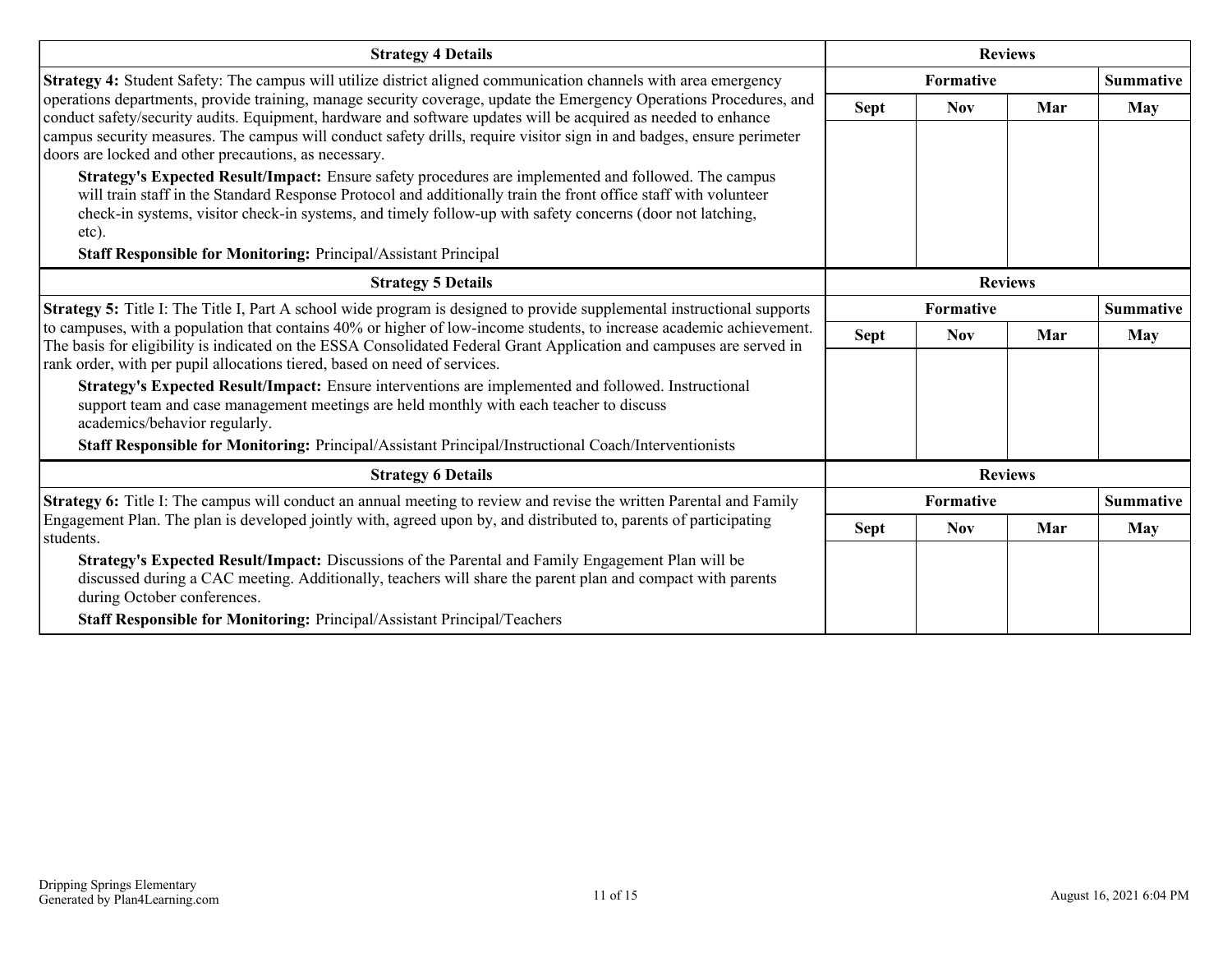<span id="page-11-0"></span>**Goal 4:** Social-Emotional, Mental, and Health Wellness:

DSISD will support and enhance students' social and emotional skills, attitudes, relationships, academic performance, and perceptions of classroom and school climate through comprehensive social-emotional/counseling and health wellness programs designed to address student needs.

**Performance Objective 1:** Promote social-emotional, mental, and health wellness for all students by increasing access to developed responsive support services as measured by surveys and feedback from students, parents, and staff.

**Evaluation Data Sources:** Survey data, response plans, counselor/MHP support data/MTSS operational reports,

| <b>Strategy 1 Details</b>                                                                                                                                                                                                                                                 |             | <b>Reviews</b> |     |                  |
|---------------------------------------------------------------------------------------------------------------------------------------------------------------------------------------------------------------------------------------------------------------------------|-------------|----------------|-----|------------------|
| <b>Strategy 1:</b> Early Intervention: The campus will follow the district comprehensive school counseling program and                                                                                                                                                    |             | Formative      |     | <b>Summative</b> |
| guidance services to support identified student needs regarding early mental health intervention, suicide prevention,<br>dating violence, conflict resolution, use of tobacco, and drug/violence prevention/intervention. The district will integrate                     | <b>Sept</b> | <b>Nov</b>     | Mar | <b>May</b>       |
| best practices on positive behavior interventions and support, grief-informed and trauma-informed care.                                                                                                                                                                   |             |                |     |                  |
| Strategy's Expected Result/Impact: Students will receive services and interventions related to their                                                                                                                                                                      |             |                |     |                  |
| presented needs. Social, emotional, and academic growth will result in this responsive approach.                                                                                                                                                                          |             |                |     |                  |
| <b>Staff Responsible for Monitoring: Principal</b>                                                                                                                                                                                                                        |             |                |     |                  |
| <b>Strategy 2 Details</b>                                                                                                                                                                                                                                                 |             | <b>Reviews</b> |     |                  |
| <b>Strategy 2:</b> Addressing Abuse: The campus will adhere to the district policy addressing sexual abuse, sex trafficking,                                                                                                                                              |             | Formative      |     | <b>Summative</b> |
| and other maltreatment of children which includes methods for staff, student and parent awareness including prevention<br>techniques and warning signs of victims, actions for the safety and counseling of the victims and CPS reporting by staff<br>and administrators. | <b>Sept</b> | <b>Nov</b>     | Mar | <b>May</b>       |
|                                                                                                                                                                                                                                                                           |             |                |     |                  |
| Strategy's Expected Result/Impact: Equipping staff and all stakeholders with professional development<br>will assist with understanding, identifying, and responding to child maltreatment.                                                                               |             |                |     |                  |
| <b>Staff Responsible for Monitoring: Principal</b>                                                                                                                                                                                                                        |             |                |     |                  |
| <b>Strategy 3 Details</b>                                                                                                                                                                                                                                                 |             | <b>Reviews</b> |     |                  |
| Strategy 3: Anti-Bullying: The campus will ensure that the discipline management program provides for prevention,                                                                                                                                                         |             | Formative      |     | <b>Summative</b> |
| intervention, and education concerning unwanted physical and/or verbal aggression, sexual harassment, cyber-bullying,                                                                                                                                                     | <b>Sept</b> | <b>Nov</b>     | Mar | <b>May</b>       |
| bullying harassment on campus, school grounds, and in school vehicles. The district maintains an anti-bullying policy<br>and will increase student awareness of the tip line.                                                                                             |             |                |     |                  |
| <b>Strategy's Expected Result/Impact:</b> Bullying referrals will decrease as a result of the bullying protocols<br>and policy adherence by students and staff.                                                                                                           |             |                |     |                  |
| <b>Staff Responsible for Monitoring: Principal</b>                                                                                                                                                                                                                        |             |                |     |                  |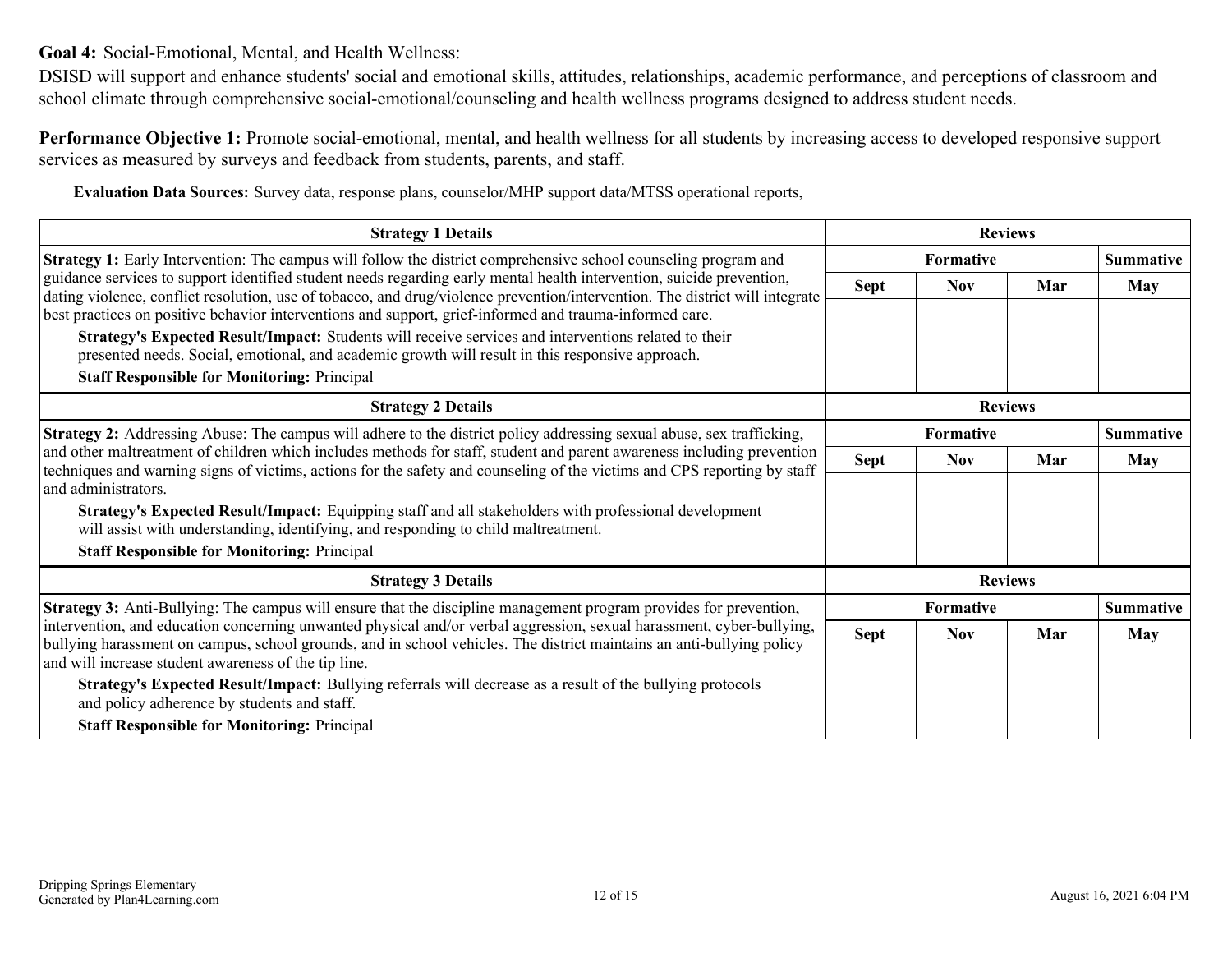| <b>Strategy 4 Details</b>                                                                                                                                              | <b>Reviews</b>   |            |     |                  |
|------------------------------------------------------------------------------------------------------------------------------------------------------------------------|------------------|------------|-----|------------------|
| Strategy 4: SEL: Build capacity with teacher professional development of SEL and additional professional counseling                                                    |                  | Summative  |     |                  |
| support within the district to address instructional loss, isolation, and anticipated increase in emotional distress as a<br>result of the pandemic.                   | <b>Sept</b>      | <b>Nov</b> | Mar | <b>May</b>       |
| Strategy's Expected Result/Impact: Data showing increases in student sense of belonging, resilience, and<br>self-awareness skills. Academic achievement will increase. |                  |            |     |                  |
| <b>Staff Responsible for Monitoring: Principal</b>                                                                                                                     |                  |            |     |                  |
| <b>Strategy 5 Details</b>                                                                                                                                              | <b>Reviews</b>   |            |     |                  |
| <b>Strategy 5:</b> SEL: The campus will follow the district created TEKS-aligned comprehensive counseling curriculum that                                              | <b>Formative</b> |            |     | <b>Summative</b> |
| includes supports for elementary and secondary campuses.                                                                                                               | <b>Sept</b>      | <b>Nov</b> | Mar | <b>May</b>       |
| Strategy's Expected Result/Impact: Utilization of social-emotional curriculum supports within lesson<br>design. Learner growth as indicated through surveys.           |                  |            |     |                  |
| <b>Staff Responsible for Monitoring: Principal</b>                                                                                                                     |                  |            |     |                  |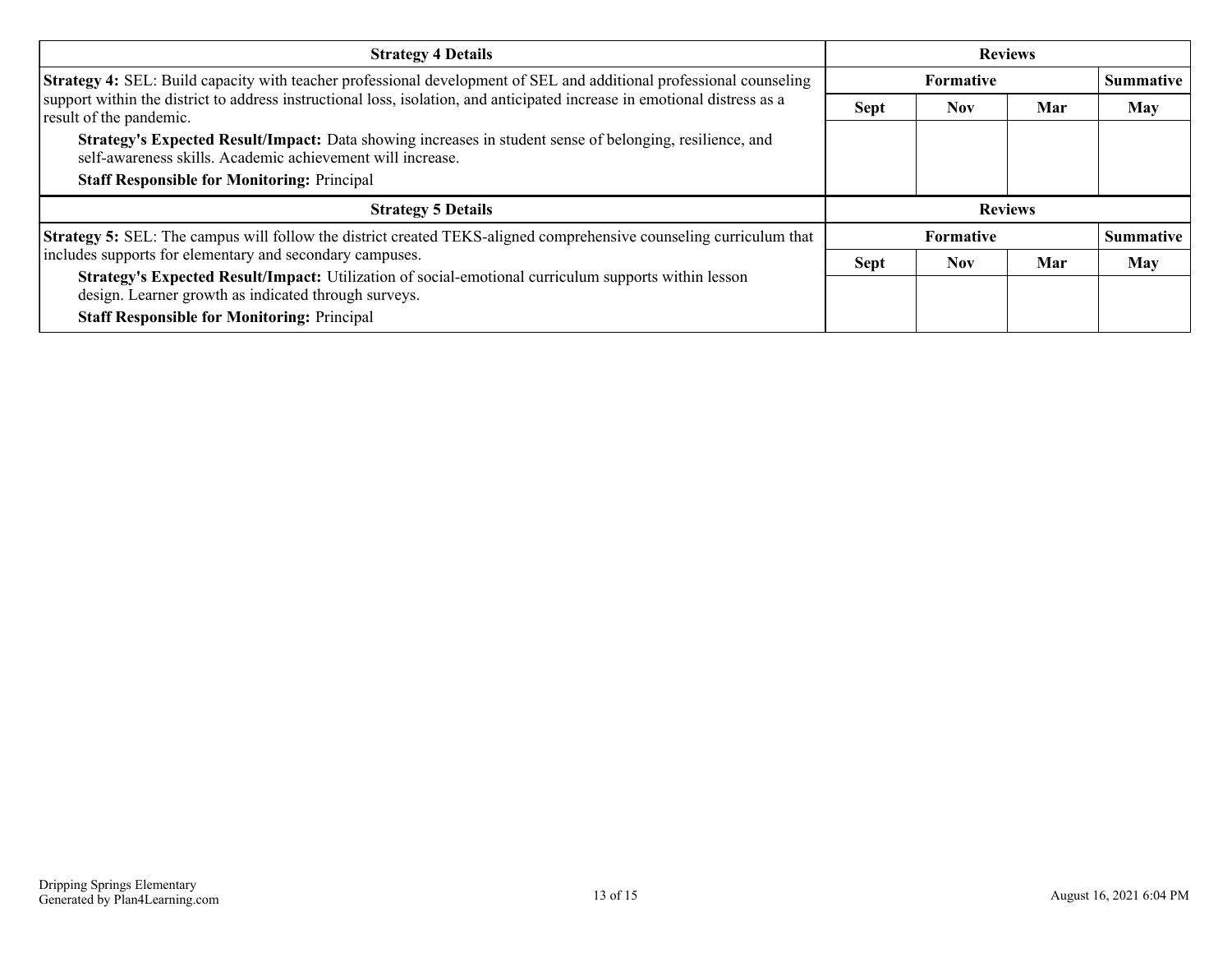### <span id="page-13-0"></span>**Goal 5:** Parent Engagement:

DSISD will increase parent engagement and stakeholder involvement at both the campus and district level by making families feel welcomed through building meaningful connections and increased communication throughout the district and on all campuses.

**Performance Objective 1:** An increase in parental engagement through participation in campus/district events, positive connections to campus/district with an increase in overall communication throughout the district.

**Evaluation Data Sources:** Culture/Climate Survey results, sign-in sheets for district/campus events.

| <b>Strategy 1 Details</b>                                                                                                                                                                                                                                                                                                                                                                                                                                                                                                                         | <b>Reviews</b>   |            |     |                  |
|---------------------------------------------------------------------------------------------------------------------------------------------------------------------------------------------------------------------------------------------------------------------------------------------------------------------------------------------------------------------------------------------------------------------------------------------------------------------------------------------------------------------------------------------------|------------------|------------|-----|------------------|
| Strategy 1: Parent and Family Engagement: The campus will educate and inform families about campus/district<br>programs and services prior to the event to build capacity, understanding, and importance of parent and family<br>engagement. A variety of communication methods will be used, in a language that parent can understand, including,<br>but not limited to websites/social media, emails, school marquee, local newspaper communications, meet the teacher<br>night, open house, report card pickup, parent/guardian meetings, etc. | <b>Formative</b> |            |     | <b>Summative</b> |
|                                                                                                                                                                                                                                                                                                                                                                                                                                                                                                                                                   | <b>Sept</b>      | <b>Nov</b> | Mar | May              |
|                                                                                                                                                                                                                                                                                                                                                                                                                                                                                                                                                   |                  |            |     |                  |
| Strategy's Expected Result/Impact: Increased participation in events and programs noted in sign-in sheets.<br>Use of climate/culture survey data along with website analytics will support feedback on implementation.                                                                                                                                                                                                                                                                                                                            |                  |            |     |                  |
| <b>Staff Responsible for Monitoring: Principal</b>                                                                                                                                                                                                                                                                                                                                                                                                                                                                                                |                  |            |     |                  |
| <b>Strategy 2 Details</b>                                                                                                                                                                                                                                                                                                                                                                                                                                                                                                                         | <b>Reviews</b>   |            |     |                  |
| Strategy 2: Communicating Student Achievement to Parents: The campus will provide consistent, timely, and accurate<br>communication to parents on individual student achievement data through a variety of methods such as, but not limited<br>to student work samples, progress report updates, report cards, parent-teacher conferences, phone calls, etc.                                                                                                                                                                                      | Formative        |            |     | <b>Summative</b> |
|                                                                                                                                                                                                                                                                                                                                                                                                                                                                                                                                                   | <b>Sept</b>      | <b>Nov</b> | Mar | May              |
| Strategy's Expected Result/Impact: Increased partnerships with parents and families and an increase in<br>student achievement and supporting the whole child.                                                                                                                                                                                                                                                                                                                                                                                     |                  |            |     |                  |
| <b>Staff Responsible for Monitoring: Principal</b>                                                                                                                                                                                                                                                                                                                                                                                                                                                                                                |                  |            |     |                  |